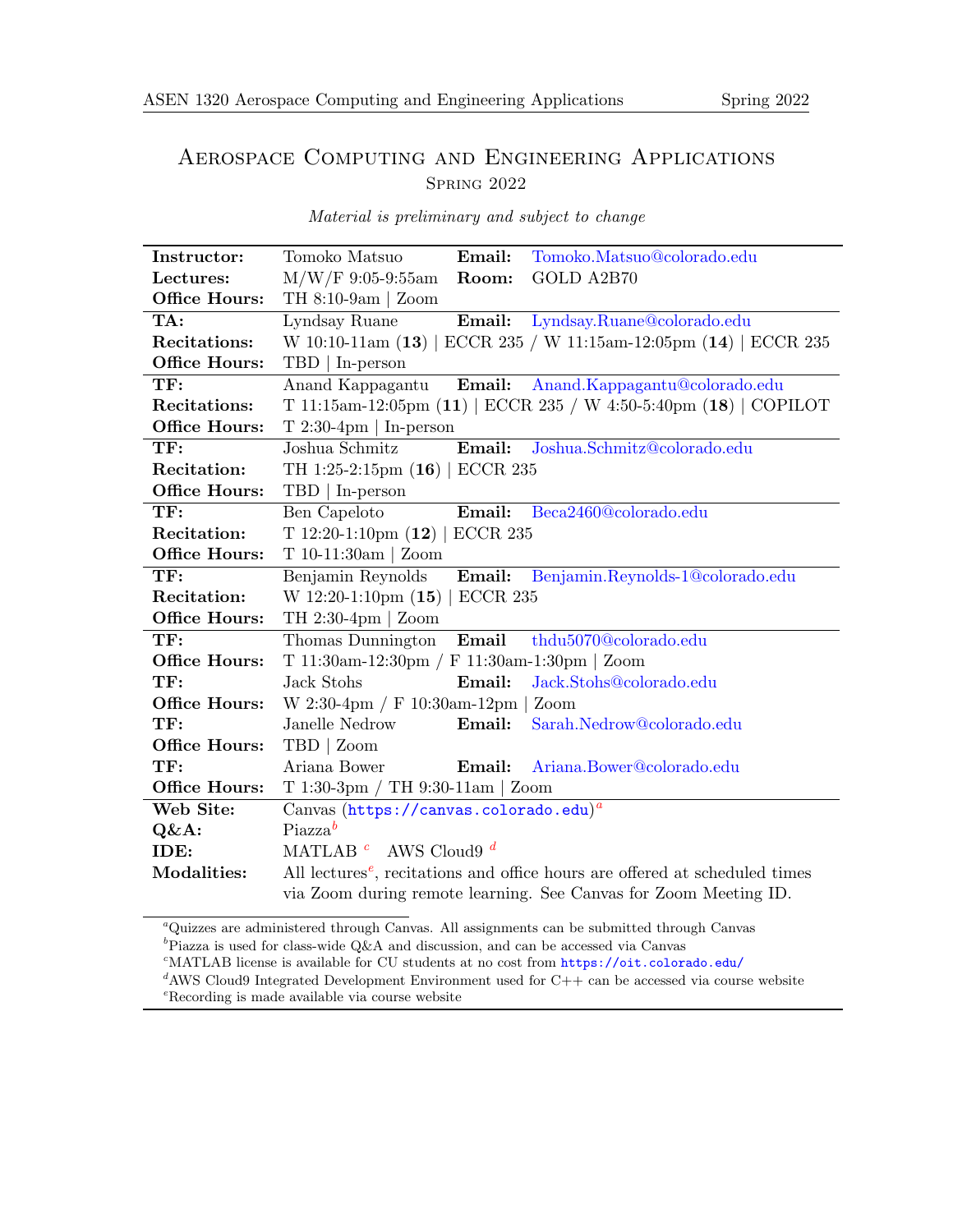# Course Details

### Course Objectives:

Most aerospace engineering programs require literacy in some programming language (e.g., MATLAB, C++) for automating various types of numerical and symbolic computation. The course is for students with little or no prior experience in programming and teaches basic programming concepts and useful tools for solving engineering problems with an emphasis on aerospace applications.

### Course Learning Goals:

The goal of this course is to build the basic foundation in computing and programing required to succeed in the sophomore and junior curriculum in aerospace engineering and other related domains of engineering. Students will develop an understanding of the following concepts and skills in order to be able code in C++ and MATLAB to solve basic computing problems:

- Understand the overall structure of computing program.
- Understand the differences between a compiled  $(C++)$  and an interpreted language (MATLAB).
- Know how to use different primitive data types such as integers, floating point, and strings.
- Know how to implement fundamental programming constructs such as variables, assignment statements, expressions, conditionals, and iterative constructs.
- Know how to create and manipulate 1D and 2D arrays, use arrays within looping constructs, and pass arrays to functions.
- Understand the scope of functions and know how to use functional programming.
- Know how to read and write data and use file I/O.
- Understand the concepts of class, object, and object-oriented programming.
- Know to how use  $C++$  classes and MATLAB function/graphics handles.
- Develop skills to use basic data visualization functions in MATLAB.
- Develop skills to write, test, and debug code requited to solve basic aerospace engineering application problems.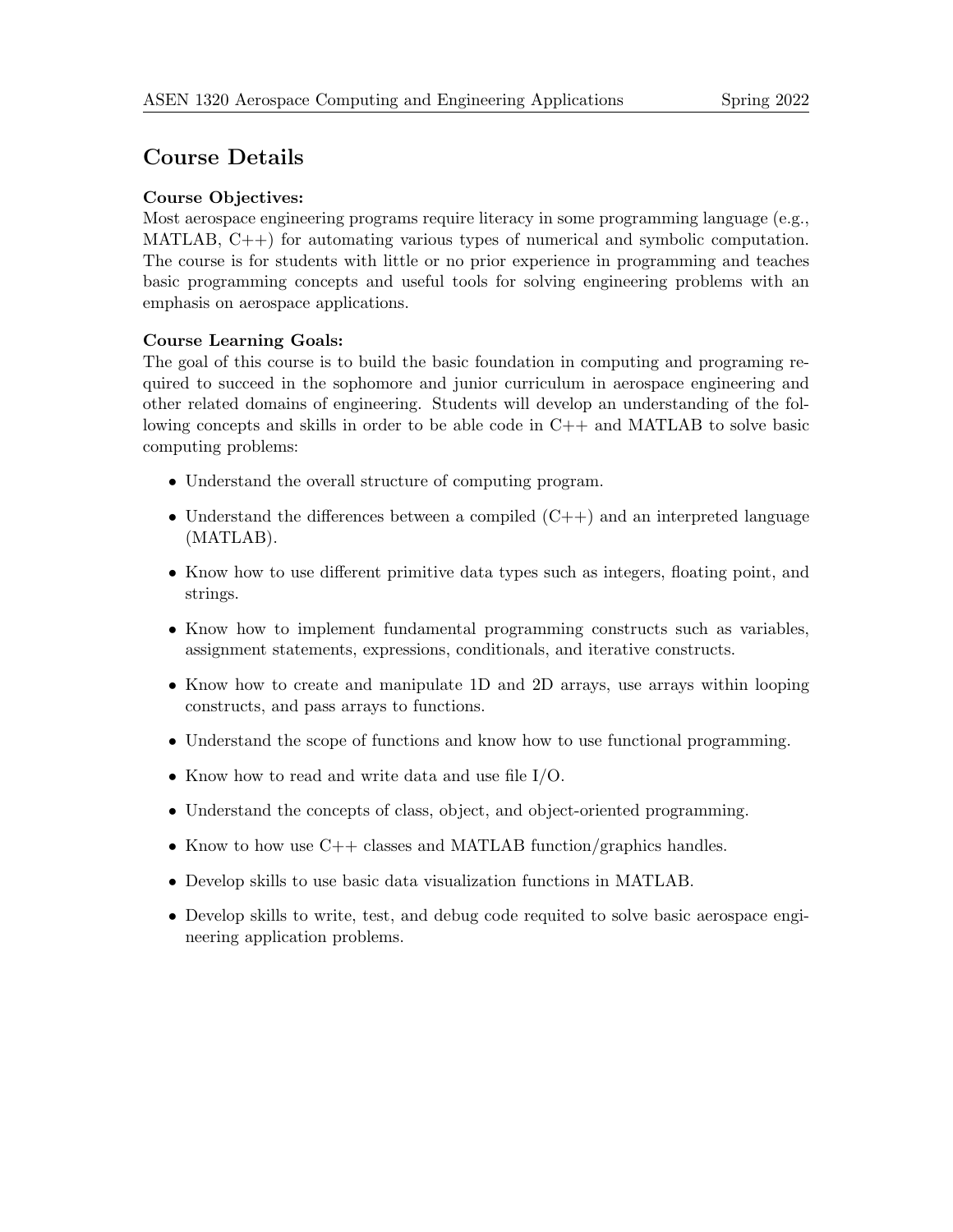| $\text{Week}(s)$ | <b>Topic</b>                                                       | <b>Text Chapter</b> |
|------------------|--------------------------------------------------------------------|---------------------|
| 1                | Introduction to C++ and MATLAB, Program Structure                  |                     |
| 2                | $\overline{C++:}$ Variables, Operators (e.g., arithmetic, logical) | $Ch 1.2 C++$        |
| $3-4$            | $C++:$ Flow of Control (e.g., if-else, loops)                      | $Ch$ 2.1-2.3 $C++$  |
| $\overline{5}$   | $C++$ : Introduction to Arrays (e.g., 1D, 2D)                      | $Ch 5.1, 5.4 C++$   |
| 6                | $C++$ : Functions (e.g., predefined, user-defined)                 | $Ch$ 3.1-3.2 $C++$  |
| $\overline{7}$   | $C++$ : Function Scope Rules, Arrays in Function                   | $Ch$ 3.3,5.2 $C++$  |
| 8                | MATLAB: Intro, Vector Manipulation                                 | Ch 1-3 MATLAB       |
| 9                | MATLAB: Loops and Conditional Statements                           | Ch 4-5 MATLAB       |
| 10               | MATLAB: Functions and Scope, M-files                               | Ch 6 MATLAB         |
|                  | Final Project Introduction                                         |                     |
| 11               | MATLAB: Visualization and Plotting                                 | Ch 9,12 MATLAB      |
| 12               | $MATLAB/C++: Read and Write, File I/O$                             | Ch 9 MATLAB         |
|                  |                                                                    | $Ch 12 C++$         |
| 13               | $MATLAB/C++: Structure$                                            | Ch 8 MATLAB         |
|                  |                                                                    | $Ch 6.1 C++$        |
| 14               | MATLAB/C++: Class, Object (e.g., MATLAB handles,                   | Ch 11 MATLAB        |
|                  | Intro $C++$ OO Programing)                                         | $Ch 6.2 C++$        |
| 15               | Wrap-up                                                            |                     |

# Anticipated Course Schedule:

# Textbooks:

- $C++$  Textbook Walter Savitch (2016): Absolute  $C++$ , 6th Edition, Pearson. Print version on reserve at CU Library and scanned chapters will be made available for students <https://www.colorado.edu/libraries/>
- MATLAB Textbook Stormy Attaway (2018), MATLAB, A Practical Introduction to Programming and Problem Solving, 5th Edition, Elsevier. Free e-book version available for students from CU library: [https://www.colorado.](https://www.colorado.edu/libraries/) [edu/libraries/](https://www.colorado.edu/libraries/)

## Supplemental Resources:

- MATLAB MathWorks Documentation <https://www.mathworks.com/help/matlab>
- MATLAB Online Course <https://matlabacademy.mathworks.com>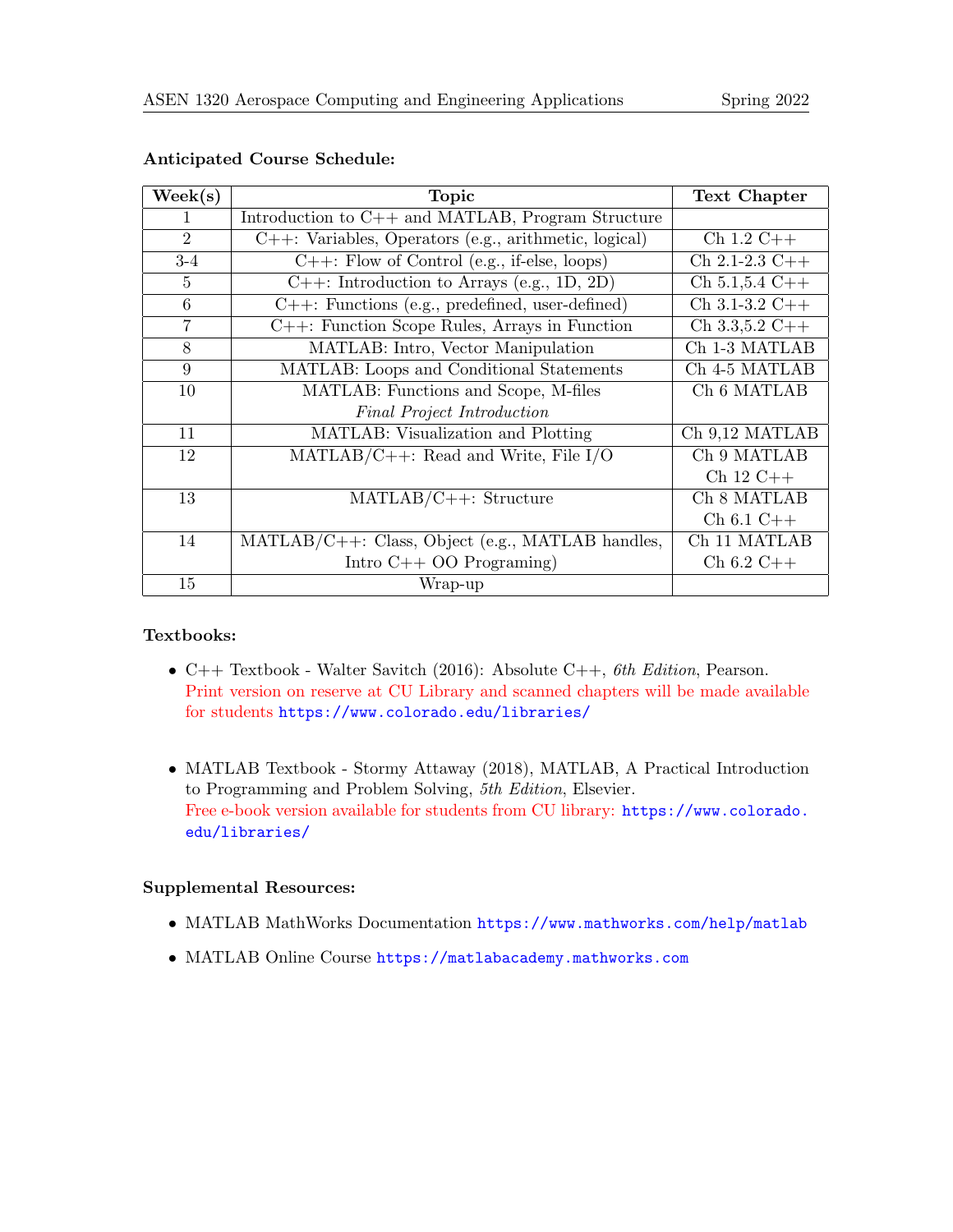# Course Grading:

- Course grades will be determined on the basis of:
	- Recitation assignments and participation (10%)
	- $-$  Quizzes<sup>[1](#page-3-0)</sup> (15%)
	- Homework assignments<sup>[2](#page-3-1)</sup> (25%), plus interview-grading of one C++ (5%) and one MATLAB assignment (5%)
	- Final project  $(15\%)$ , plus interview-grading  $(5\%)$
	- Practicum exam on  $C_{++}$  (10%) and MATLAB (10%)
- Students are expected to study for weekly quizzes, interview grading sessions, and turn in all the class work, including lab assignments, homework assignments, and a final project. A passing grade will not be guaranteed by just showing up for lectures and recitations.
- The lowest quiz grade will be dropped.
- B <sup>−</sup> grades and above are required to use ASEN 1320 as a prerequisite for CSCI 2270 (Data Structures) which is a pathway to a CS minor.

#### Instructor Inquiry Policy:

There are many students in this class. For the sake of fairness and efficiency please always try to get your questions answered by your TA and TF first.

#### Assignments Policy and Logistics:

- No late submissions will be accepted. No late submissions for recitation assignments, quizzes, homework assignments, and final project. (See the Due Date Extension Policy below for an exception)
- Two homework assignments as well as final project will be graded through an 10-minute interview with one of TA and TFs on the assignment and project report submitted in the previous week. The purpose of interview grading is to test students' understanding of the code and provide students with an opportunity to ask questions. Students are responsible for scheduling the interview grading sessions as instructed. It is advisable to be on Zoom for the scheduled appointment 5 minutes early and use the extra time to prepare for the interview. There is a 1-minute grace-period for being late, after that it is 10% off for each minute the student is late. Not showing up without advance notification results in zero credit. (See the Interview Grading Scheduling Policy below for an exception)

<span id="page-3-0"></span> $1$ weekly online

<span id="page-3-1"></span><sup>2</sup> 10 assignments in total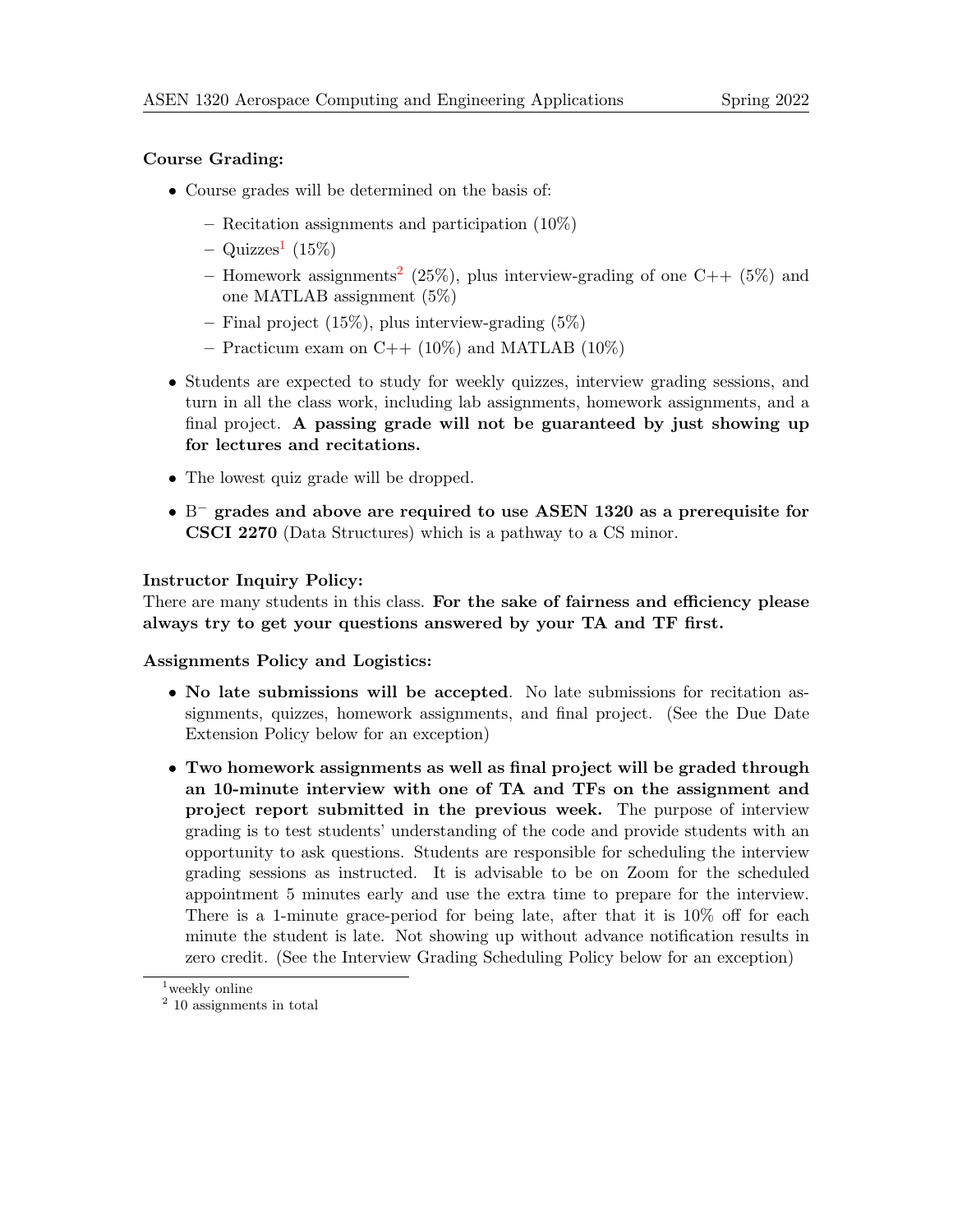- Students are encouraged to ask questions on homework assignments and final project during recitations, office hours, and via Piazza.
- Students may discuss and collaborate on the programming assignments, but students are NOT free to copy another student's assignment. Students who are caught copying (or providing his or her assignment to another) will receive an "F" for the course and reported to the Honor Code office for further punitive action.
- All homework assignments are to be turned in electronically via Canvas. **Students** should make an effort to turn in assignments that are written neatly and organized with a professional appearance. Proper documentation and commenting should be used to explain programming concepts employed. Students' name and section number and the date must be at the top right of the first page of the assignment write-up and code files.

# Due Date Extension Policy:

Students are responsible for contacting and working out an alternative plan with your TA or TF and the instructor for submitting homework assignments, recitations, project, and any other assignments if these cannot be completed in time due to unexpected situations. These requests will be evaluated on a case-by-case basis, and assignment extensions require at least 48 hours e-mail notice.

## Interview Grading Scheduling Policy:

Students are responsible for scheduling interview grading with your TA or TF by Friday before the interview grading week. In case of unexpected circumstances, students must contact and work out an alternative plan with your TA or TF for rescheduling interview grading via e-mail at least 24 hours notice.

## Attendance Policy:

Attendance at all lectures will expected, but will not be counted towards grades. Attendance at all recitations will be required and closely monitored, and will be counted towards grades. Students are responsible for knowing the material presented at lectures and recitations, even in the case of students' absence when the material was presented.

## Manual Regrading Policy:

Manual regrading requests will be evaluated on a case-by-case basis, if students' final code is submitted to the Gradescope or MATLAB Grader autograder before the submission deadline. Students will be asked to provide a detailed description of how the code works as well as a discussion of why the code has failed to pass the autograders' test.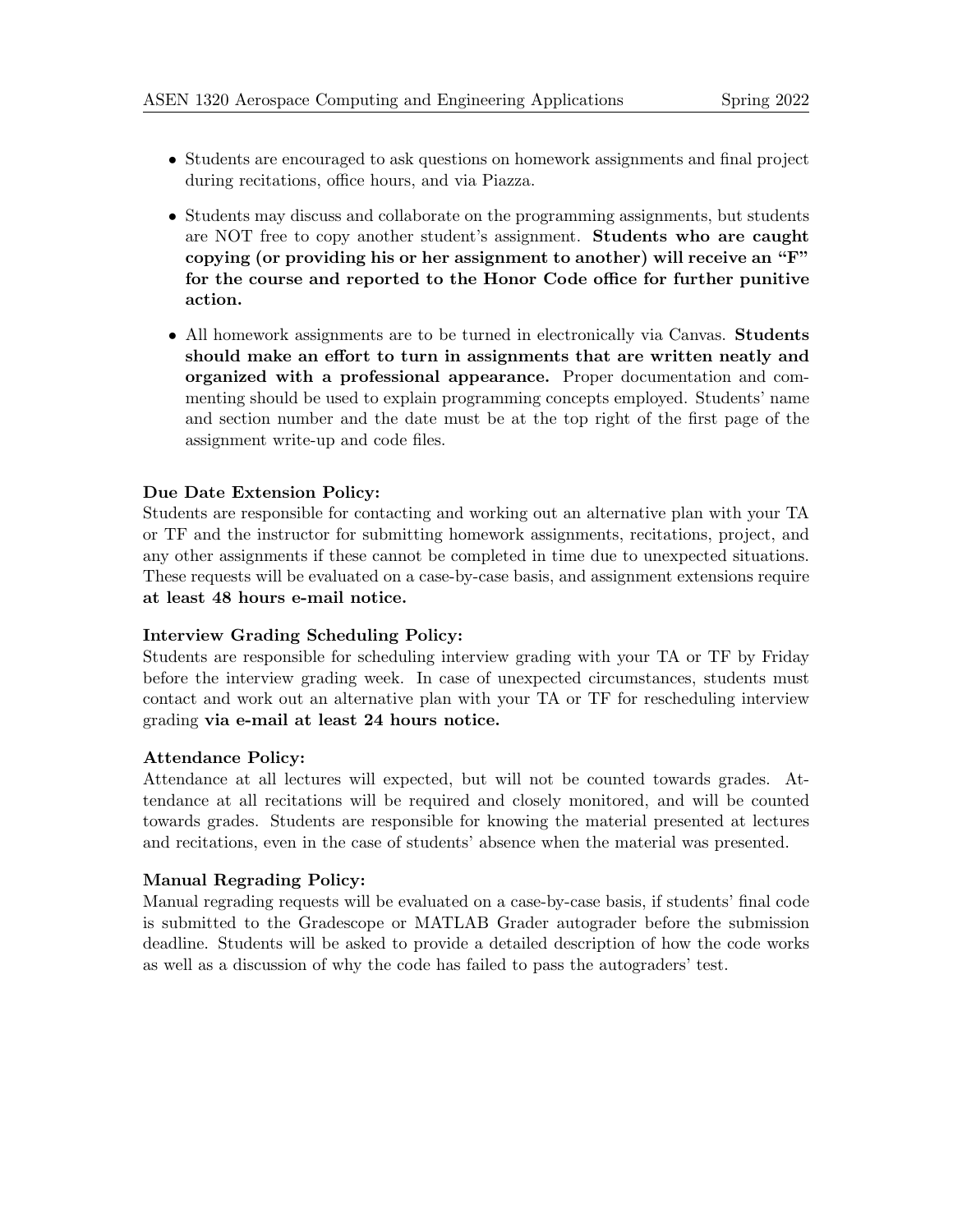# General Policies

#### Classroom Behavior:

Both students and faculty are responsible for maintaining an appropriate learning environment in all instructional settings, whether in person, remote or online. Those who fail to adhere to such behavioral standards may be subject to discipline. Professional courtesy and sensitivity are especially important with respect to individuals and topics dealing with race, color, national origin, sex, pregnancy, age, disability, creed, religion, sexual orientation, gender identity, gender expression, veteran status, political affiliation or political philosophy. For more information, see the policies on [classroom behavior](https://www.colorado.edu/policies/student-classroom-course-related-behavior) and the [Student](https://www.colorado.edu/sccr/student-conduct) [Conduct and Conflict Resolution policies.](https://www.colorado.edu/sccr/student-conduct)

#### Requirements for COVID-19:

As a matter of public health and safety, all members of the CU Boulder community and all visitors to campus must follow university, department and building requirements and all public health orders in place to reduce the risk of spreading infectious disease. Students who fail to adhere to these requirements will be asked to leave class, and students who do not leave class when asked or who refuse to comply with these requirements will be referred to [Student Conduct and Conflict Resolution.](https://www.colorado.edu/sccr/) For more information, see the policy on [classroom behavior](https://www.colorado.edu/policies/student-classroom-course-related-behavior) and the [Student Code of Conduct.](https://www.colorado.edu/sccr/) If you require accommodation because a disability prevents you from fulfilling these safety measures, please follow the steps in the "Accommodation for Disabilities" statement on this syllabus.

CU Boulder currently requires masks in classrooms and laboratories regardless of vaccination status. This requirement is a precaution to supplement CU Boulder's COVID-19 vaccine requirement. Exemptions include individuals who cannot medically tolerate a face covering, as well as those who are hearing-impaired or otherwise disabled or who are communicating with someone who is hearing-impaired or otherwise disabled and where the ability to see the mouth is essential to communication. If you qualify for a mask-related accommodation, please follow the steps in the "Accommodation for Disabilities" statement on this syllabus. In addition, vaccinated instructional faculty who are engaged in an indoor instructional activity and are separated by at least 6 feet from the nearest person are exempt from wearing masks if they so choose.

If you feel ill and think you might have COVID-19, if you have tested positive for COVID-19, or if you are unvaccinated or partially vaccinated and have been in close contact with someone who has COVID-19, you should stay home and follow the further guidance of the [Public Health Office](https://www.colorado.edu/health/public-health/quarantine-and-isolation) (contacttracing@colorado.edu). If you are fully vaccinated and have been in close contact with someone who has COVID-19, you do not need to stay home; rather, you should self-monitor for symptoms and follow the further guidance of the [Public](https://www.colorado.edu/health/public-health/quarantine-and-isolation) [Health Office](https://www.colorado.edu/health/public-health/quarantine-and-isolation) (contacttracing@colorado.edu). In this class, if you feel ill or quarantined,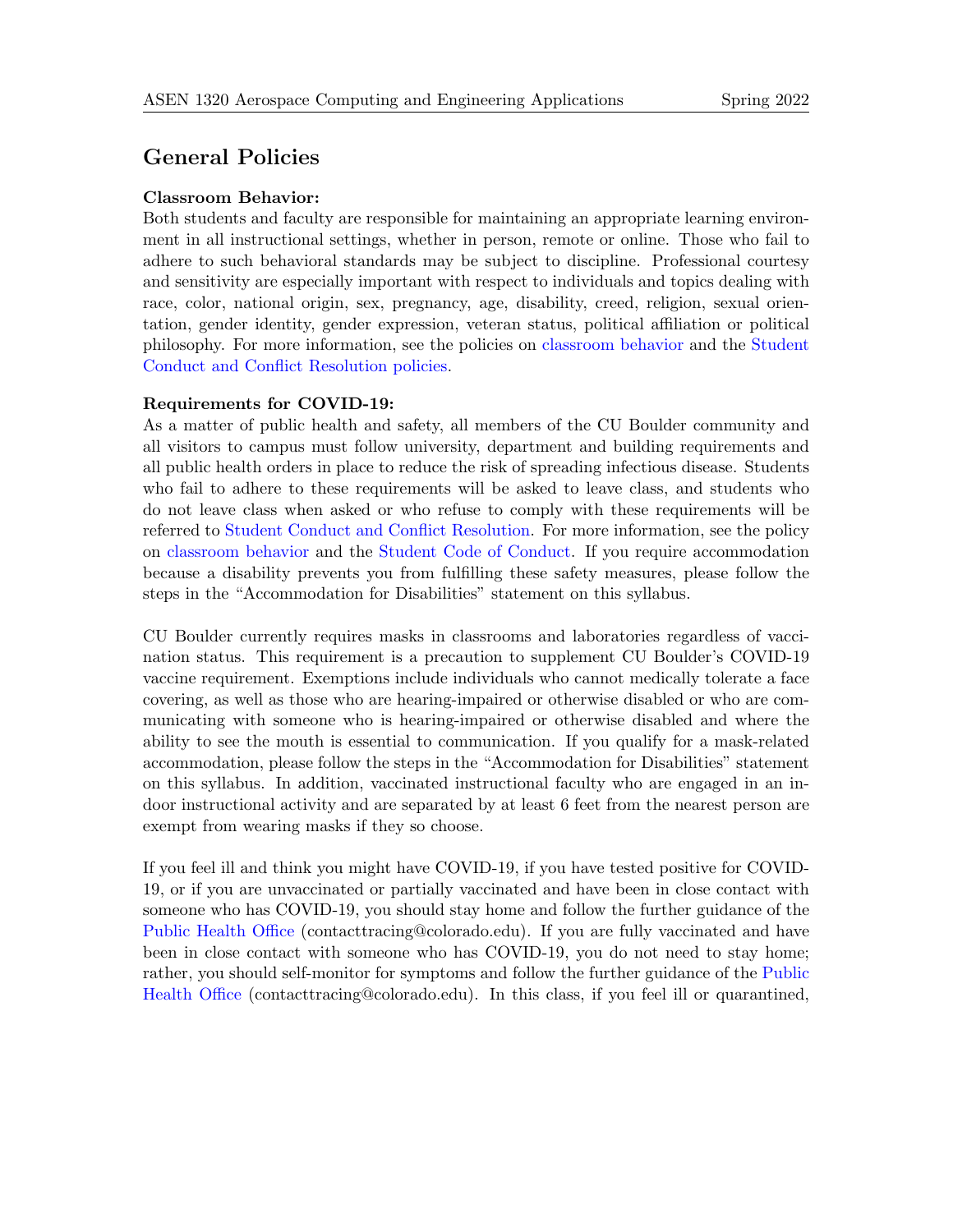notify your TA or TF that you will be absent from recitation sessions. You do not need to state the nature of your illness or provide a doctor's note, but you are required to provide notification by the end of Friday before recitation assignments are due at midnight. There is no need to notify your absence from lectures.

#### Accommodations for Disabilities:

If you qualify for accommodations because of a disability, please submit your accommodation letter from Disability Services to your faculty member in a timely manner so that your needs can be addressed. Disability Services determines accommodations based on documented disabilities in the academic environment. Information on requesting accommodations is located on the [Disability Services website.](https://www.colorado.edu/disabilityservices/) Contact Disability Services at 303-492-8671 or dsinfo@colorado.edu for further assistance. If you have a temporary medical condition, see [Temporary Medical Conditions](http://www.colorado.edu/disabilityservices/students/temporary-medical-conditions) on the Disability Services website.

### Preferred Student Names and Pronouns:

CU Boulder recognizes that students' legal information doesn't always align with how they identify. Students may update their preferred names and pronouns via the student portal; those preferred names and pronouns are listed on instructors' class rosters. In the absence of such updates, the name that appears on the class roster is the student's legal name.

### Honor Code:

All students enrolled in a University of Colorado Boulder course are responsible for knowing and adhering to the Honor Code academic integrity policy. Violations of the Honor Code may include, but are not limited to: plagiarism, cheating, fabrication, lying, bribery, threat, unauthorized access to academic materials, clicker fraud, submitting the same or similar work in more than one course without permission from all course instructors involved, and aiding academic dishonesty. All incidents of academic misconduct will be reported to the Honor Code (honor@colorado.edu; 303-492-5550). Students found responsible for violating the academic integrity policy will be subject to nonacademic sanctions from the Honor Code as well as academic sanctions from the faculty member. Additional information regarding the Honor Code academic integrity policy can be found on the [Honor Code Office website.](https://www.colorado.edu/sccr/honor-code)

Sexual Misconduct, Discrimination, Harassment And/Or Related Retaliation: CU Boulder is committed to fostering an inclusive and welcoming learning, working, and living environment. The university will not tolerate acts of sexual misconduct (harassment, exploitation, and assault), intimate partner violence (dating or domestic violence), stalking, or protected-class discrimination or harassment by or against members of our community. Individuals who believe they have been subject to misconduct or retaliatory actions for reporting a concern should contact the Office of Institutional Equity and Compliance (OIEC) at 303-492-2127 or email cureport@colorado.edu. Information about university policies, [re](https://www.colorado.edu/oiec/reporting-resolutions/making-report)[porting options,](https://www.colorado.edu/oiec/reporting-resolutions/making-report) and the support resources can be found on the [OIEC website.](https://www.colorado.edu/oiec/)